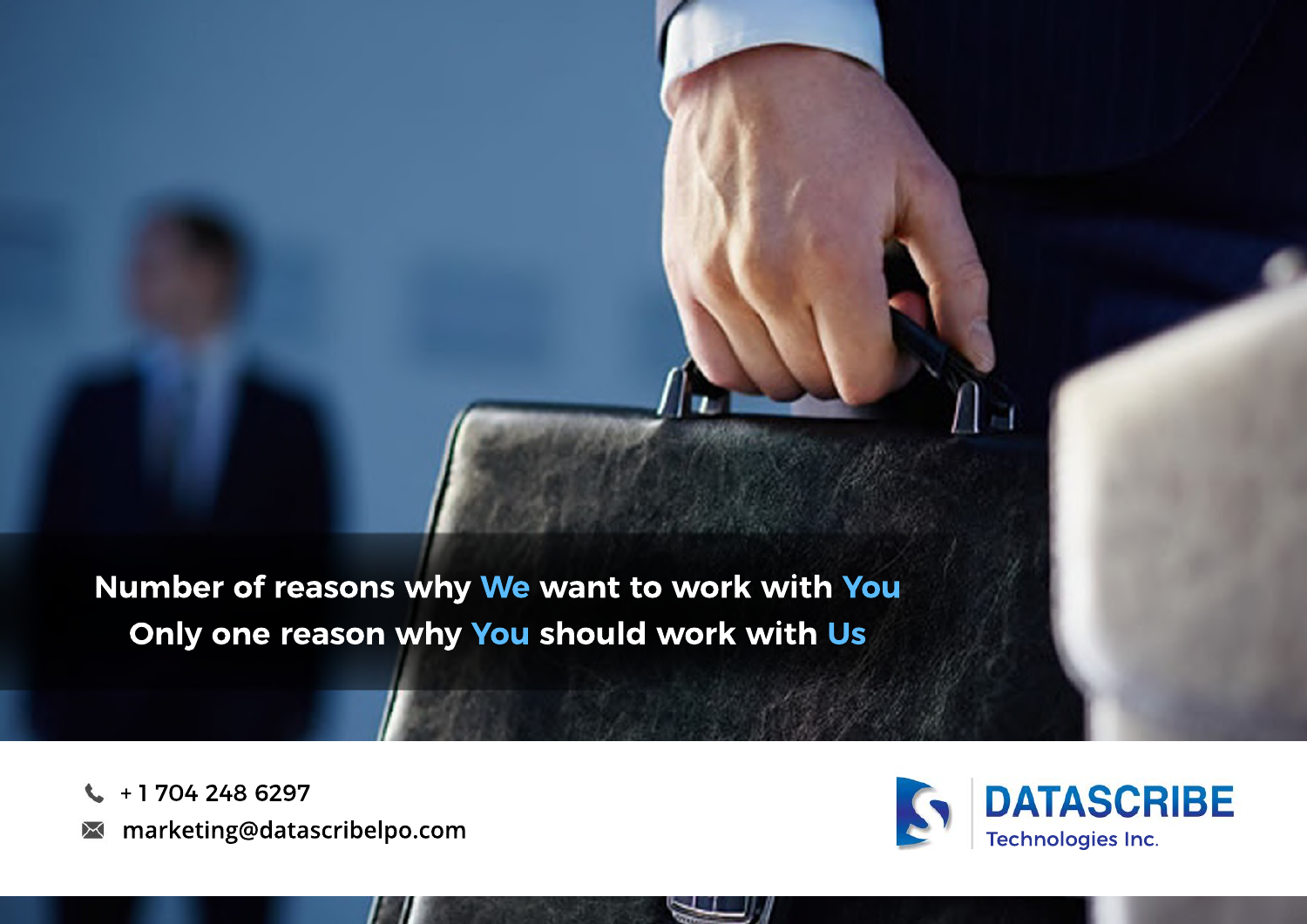# THE NUMBER OF REASONS

- Each case file sits idle for 16 hours each day and 128 hours each week producing no value
- Personal Injury case settlements are delayed by four weeks only due to delays in obtaining medical records
- A paralegal spends an average 17% of office time on the phone
- 20% of cases never reach law firms as they do not have 24\*7 case intake capabilities
- 6% of potential revenues are lost because of idle cases
- There's an average of 2 weeks delay in preparing summons complaints
- While 90% of Personal Injury cases are settled without trial, staffing remains the main bottleneck in pre-litigation departments
- The cost of getting a paralegal on-board is \$8,000 and usually after a wait of 2 months
- ▶ 70% of law firms identify staffing and streamlining processes as two prime reasons that are impediments to growth
- A Personal injury attorney spends 355 hrs in office management while only 5% is spent on marketing

### **CONTACT OUR LEGAL OUTSOURCING SERVICES FOR ALL PERSONAL INJURY CASES**

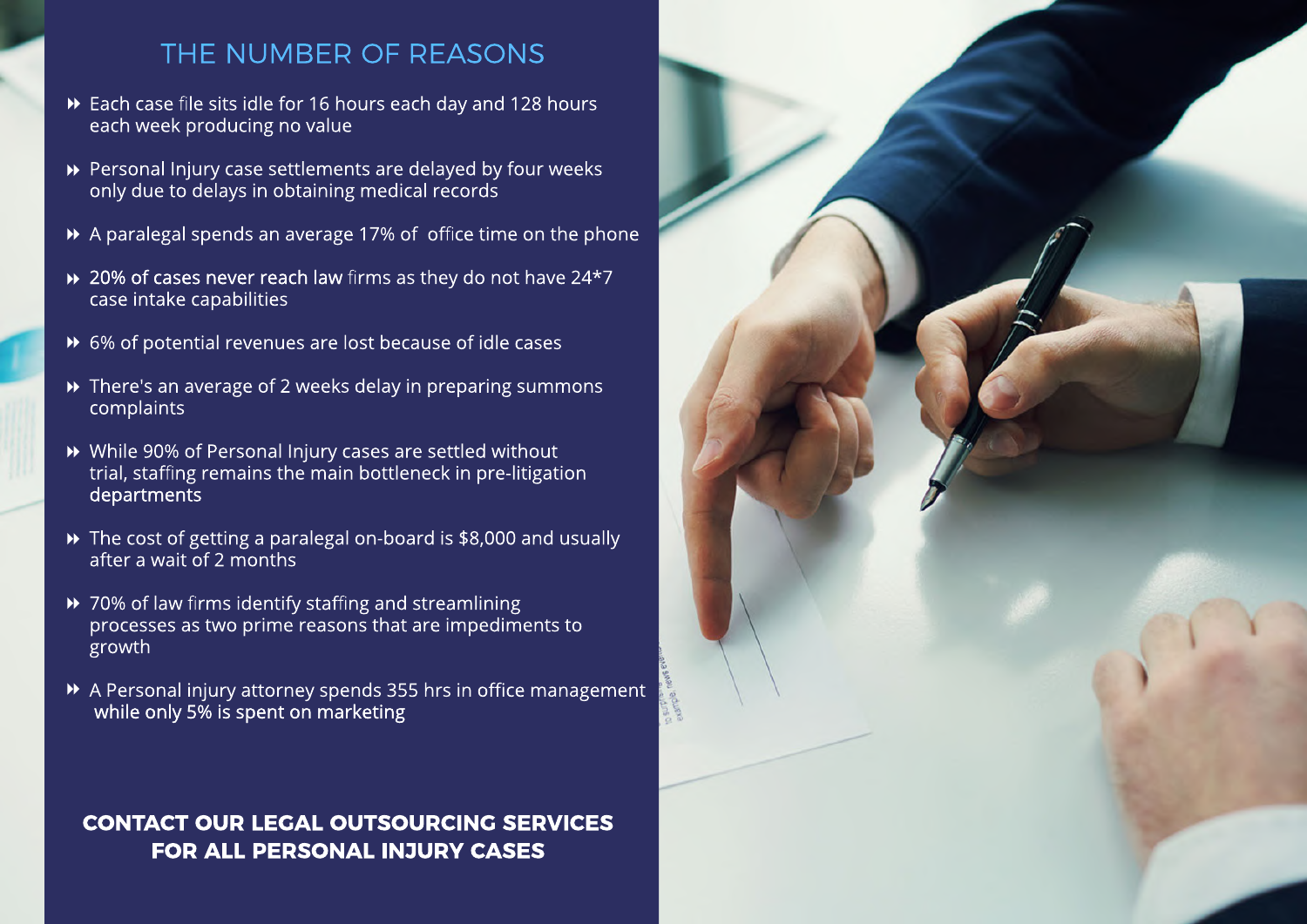

### WHO ARE WE ?

Datascribe Technologies Inc. is a pioneer in global legal support services with considerable domain expertise in Personal Injury, Malpractice & Tort practice areas. Currently we serve more than 50 law firms across 25 states including some of the largest Personal Injury Law firms in the USA.

We have local offices in the USA, Canada and India with the operating capacity of 24/7/365. We serve our clients with the philosophy of "Business Without Bottlenecks". We take on all back-end legal processes and time consuming non-core activities, allowing the law firms to focus on the core competencies which increases their case handling capacity with enhanced efficiency at competitive prices.

Our dedicated team of legal secretaries, paralegals and lawyers work round the clock to ensure that all cases get equal attention. They ensure that case moves from the intake stage to trial stage in the shortest duration by efficiently performing information and record gathering, settlement & pleadings, discovery & evidence.

Each of our clients have a dedicated support team with 24/7 operating hour capabilities helping them in streamlining the case processing.

So much so, many law firms have actually reduced cost by over 40% and increased their case handling capacity by as much as 200%, simultaneously!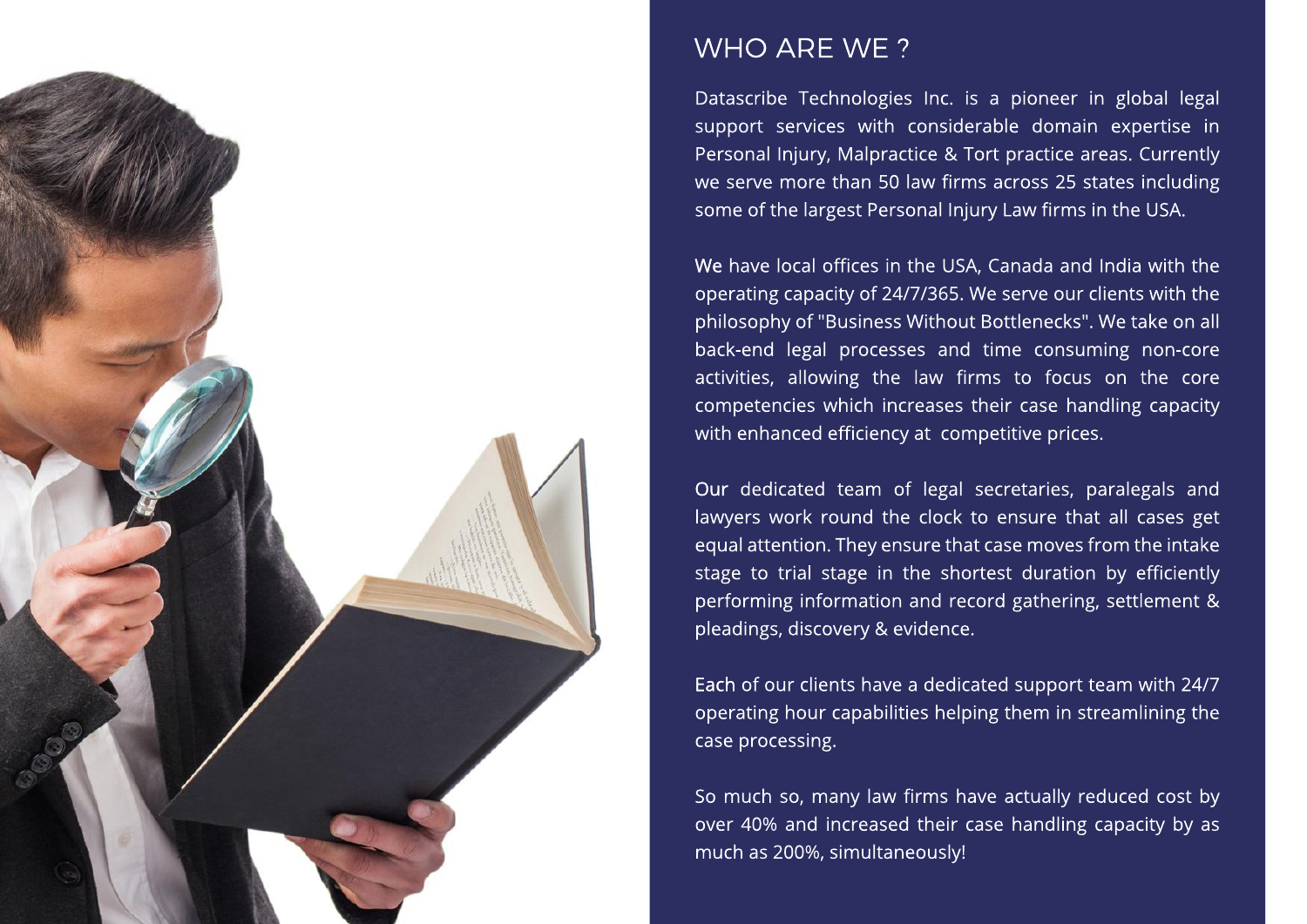# 50 LAW FIRMS STAND AS OUR JURY

## Our Team

- ◆ 10 Case intake specialists
- ▶ 15 Medical records retrieval staff
- 50 Medical summary and demand preparation staff
- 20 Paralegals for disclosures, interrogatories and RFPD
- 15 Paralegals for deposition summary and document review
- 20 Secretaries for scheduling deposition and meetings
- 10 Attorneys for motions, complaints and responses
- 10 Attorneys for motion for summary judgments
- ◆ 5 Attorneys for appellate briefs
- 4 Doctors for physician review & medical research/review

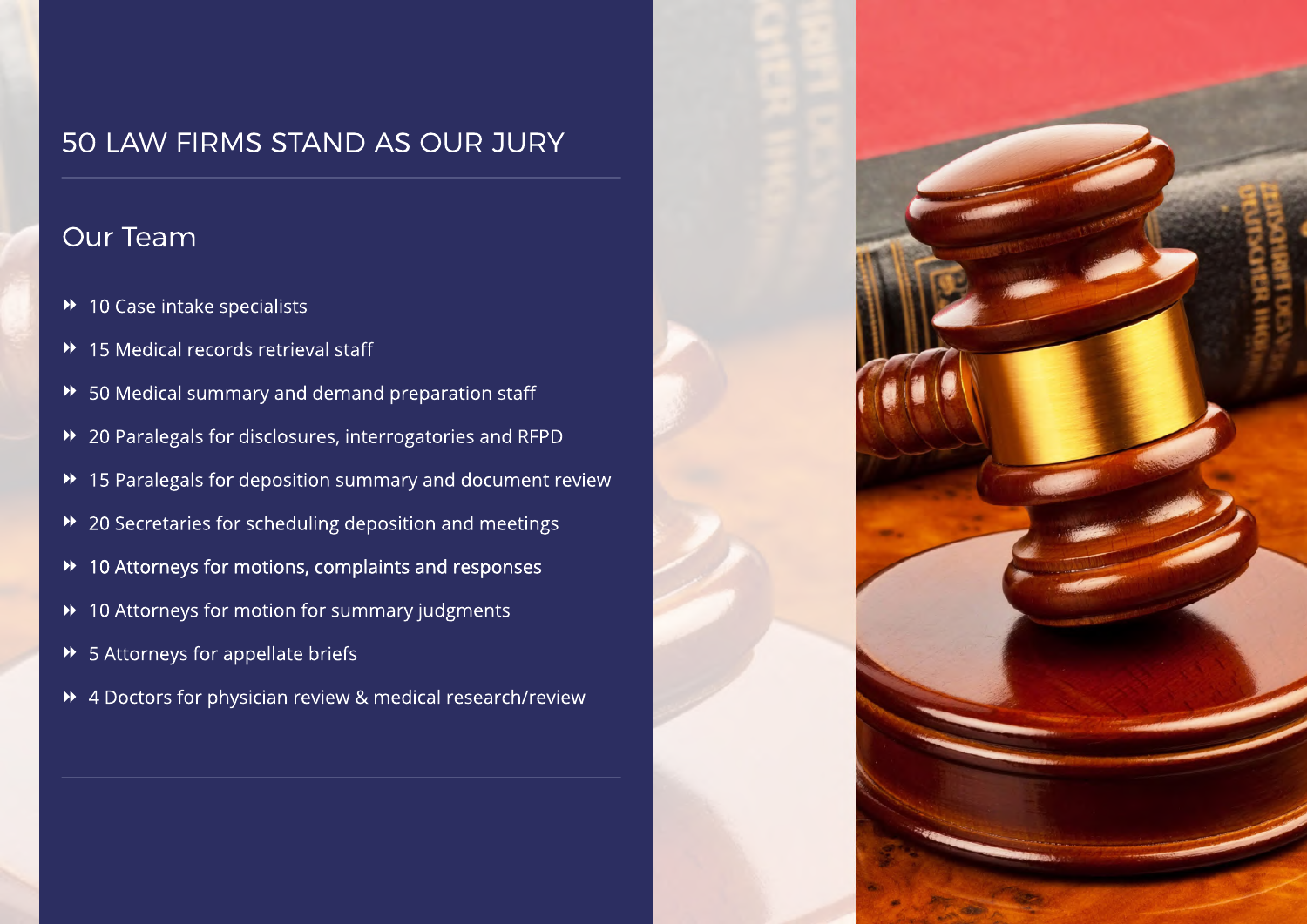### SECRETARIAL SERVICES FOR PI LAW FIRM

#### **Issue at the law firm**

**Datascribe Legal-PI/Med Mal Case Study-1**

- $\rightarrow$  Law firm realized that the current secretarial staff was stretched in handling multiple responsibilities. Due to the increasing caseload, they were unable to handle daily documenting and filing of scans and emails received/sent daily to & from the law firm. They also missed calendaring important events from the scans or emails daily. They lost track of maintaining logs of all pleadings, discoveries, depositions, hearings, trials and mediations etc., and their deadlines.
- $\rightarrow$  The firm estimated that about 2-3 weeks time was lost on each case due to delay in filing.

#### **Datascribe Solution**

- Built a software which created a log of all the documents received or sent daily with active links to the respective document. The log also displayed the author, recipient and description of each document. It also displayed the calendaring requirement with specific deadline dates and reminder dates as well.
- $\rightarrow$  Dedicated team worked as a well coordinated extension of the law firm & currently completes all tasks on a day to day basis

#### **Benefits**

**▶** Reduced the attorneys and paralegals time in searching for the document and calendaring the deadlines and events. Helped the law firm improve legal workflows and ensured faster processing of cases.

### AUTOMATING THE PRE-LITIGATION PROCESS

#### **Issue at the law firm**

**Datascribe Legal-PI/Med Mal Case Study-2**

The pre-litigation settlements in the Personal Injury cases produced 90% revenues for the firm.

Law Firm tracked that getting the demands out was the slowest step in the firm.

### **Datascribe Solution**

- Build a dedicated team of 5 paralegals to supplement their Pre-Lit team.
- The team at Datascribe took responsibilities of case intake file creation, request of medical records, medical summaries and preparation of demands.  $\blacktriangleright\blacktriangleright$
- The dedicated team worked as a well-coordinated extended arm of the law firm. Currently, the offshore team handles processing of 160 intakes and about 50 demands each month  $\blacktriangleright$

#### **Benefits**

- $\blacktriangleright$ Marketing team intakes shot up from 90 per month to 160 per month. Demands for each month increased from 40 to 70 (50 of which were driven directly by Datascribe).
- $\mathbf{W}$ Client ends up covering the Fort Lauderdale market and eventually the Miami-Dade area leveraging Datascribe's powerful delivery platform.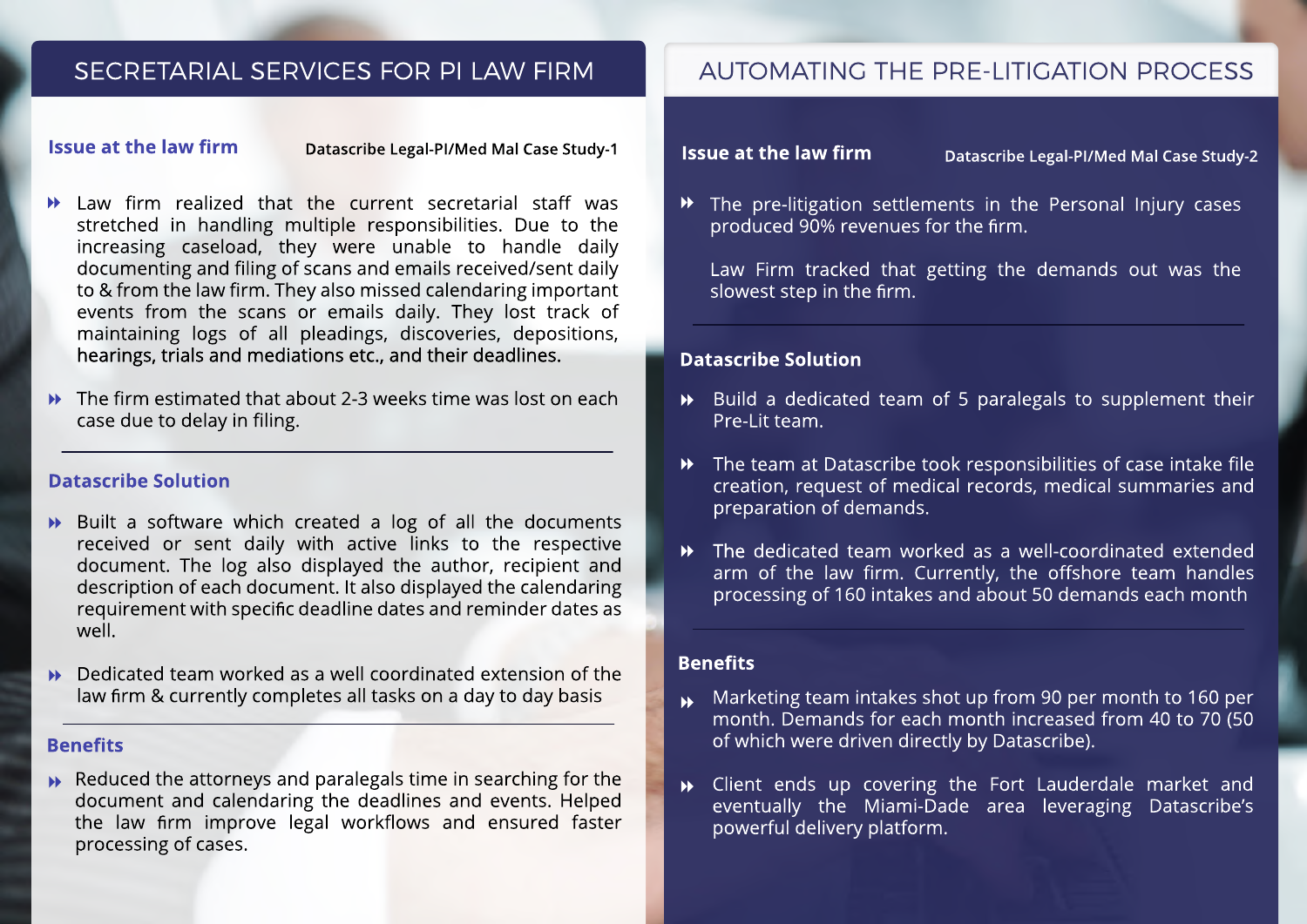### MEDICAL RECORDS RETRIEVAL AND SUMMARY

### **Issue at the law firm**

**Datascribe Legal-PI/Med Mal Case Study-3**

 $\blacktriangleright$  Law firm realizes that the process of retrieving medical records and summarizing them is the slowest step in the organization, an average case taking about 12 weeks to have the complete medical records, reducing the efficiency of the firm.

### **Datascribe solution**

- Builds a dedicated team of 7 paralegals, responsible for the complete activity of retrieving and summarizing medical records. The team retrieves medical records from various medical hospitals and chronologically summarizes the same handling minimum of about 50,000 pages.
- The team now obtains and summarizes more than 75,000 pages of medical records each month. Datascribe solution combines voice and non-voice paralegals to deliver solutions for medical records processing.

### **BENEFITS**

- **EXT** The entire process of medical records management is now managed by Datascribe, thereby sparing the time of in-house paralegals to take on & process high value cases. This ensures better productivity which eventually brings down case cycle times by 5 weeks.
- While the offshore cost is \$15,000 per month, the firm has been able to add an additional revenue of \$ 0.7 million in a single year since initiation.

### **DATASCRIBE COMBINED MEDICAL RECORDS RETRIEVAL AND MEDICAL RECORDS CHRONOLOGICALLY SUMMARIZING SERVICES.**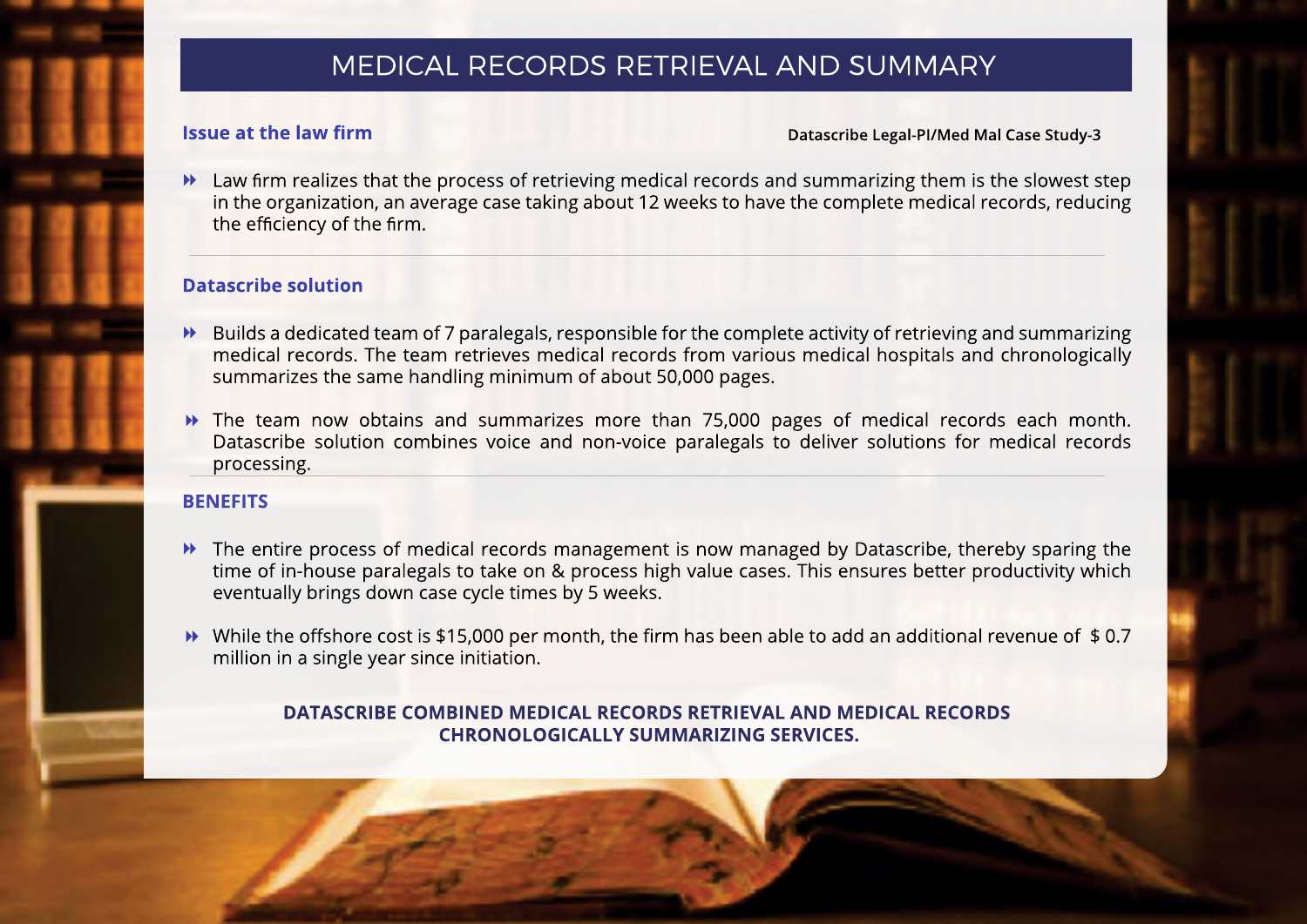## VOICE SUPPORT - SCHEDULING DEPOSITIONS

### **Issue at the law firm**

Law firm realizes that the current support staff is stretched in handling multiple responsibilities. Due to increase in caseload, they are not able to schedule appointment for depositions for cases handled by 16 attorneys, the firm estimates that 3 weeks of time is wasted on each case due to delays in depositions.  $\blacktriangleright$ 

### **Datascribe solution**

Builds a dedicated team of 2 voice specialists mandated to match attorney calendar and schedule depositions for all 16 attorneys. Deploys VOIP telephony to have an extension of client EPBX at Datascribe in India  $\blacktriangleright$ 

### **BENEFITS**

EDERAL

PPLEMENT

661

**FEDER** 

SUPPLEME

662

- **EXT** The team now effectively manages all scheduling requirement of the firm. This has cut down delays in each case by 3 weeks which allows firm to process 32 cases more each month.
- Additional revenues of \$ 0.6 million generated for each year with an offshore cost per month of \$ 5,040. Calling support from Datascribe enabled paralegals to focus solely on case processing, thus enabling them to be 20% more productive.